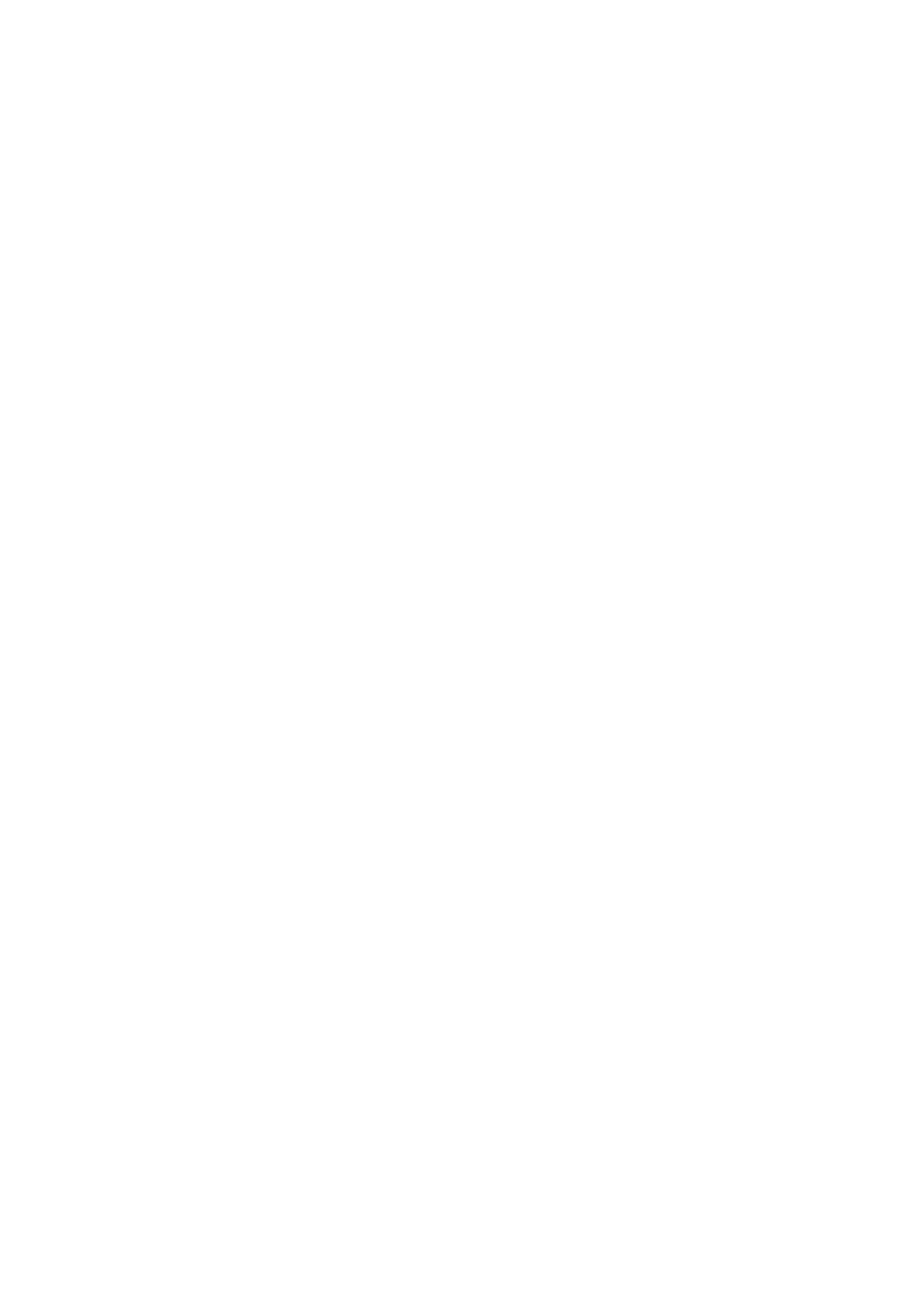Road Traffic Act 1974

## **Road Traffic Code Amendment Regulations (No. 2) 2007**

Made by the Governor in Executive Council.

#### **1. Citation**

.<br>د

 These regulations are the *Road Traffic Code Amendment Regulations (No. 2) 2007*.

#### **2. The regulations amended**

 The amendments in these regulations are to the *Road Traffic Code 2000*\*.

 [\* *Reprint 1 as at 27 August 2004. For amendments to 2 April 2007 see Western Australian Legislation Information Tables for 2005, Table 4, and Gazette 22 and 29 December 2006 and 9 March 2007*.]

#### **3. Regulation 9 amended**

- (1) After regulation  $9(1)$  the following subregulation is inserted
	- (1a) A person who commits an offence against Part 16 of these regulations, other than an offence contained in Part 16 Division 5, is liable to —
		- (a) a minimum penalty of ten penalty units (10 PU) and a maximum penalty of twenty-four penalty units (24 PU) for a first offence; and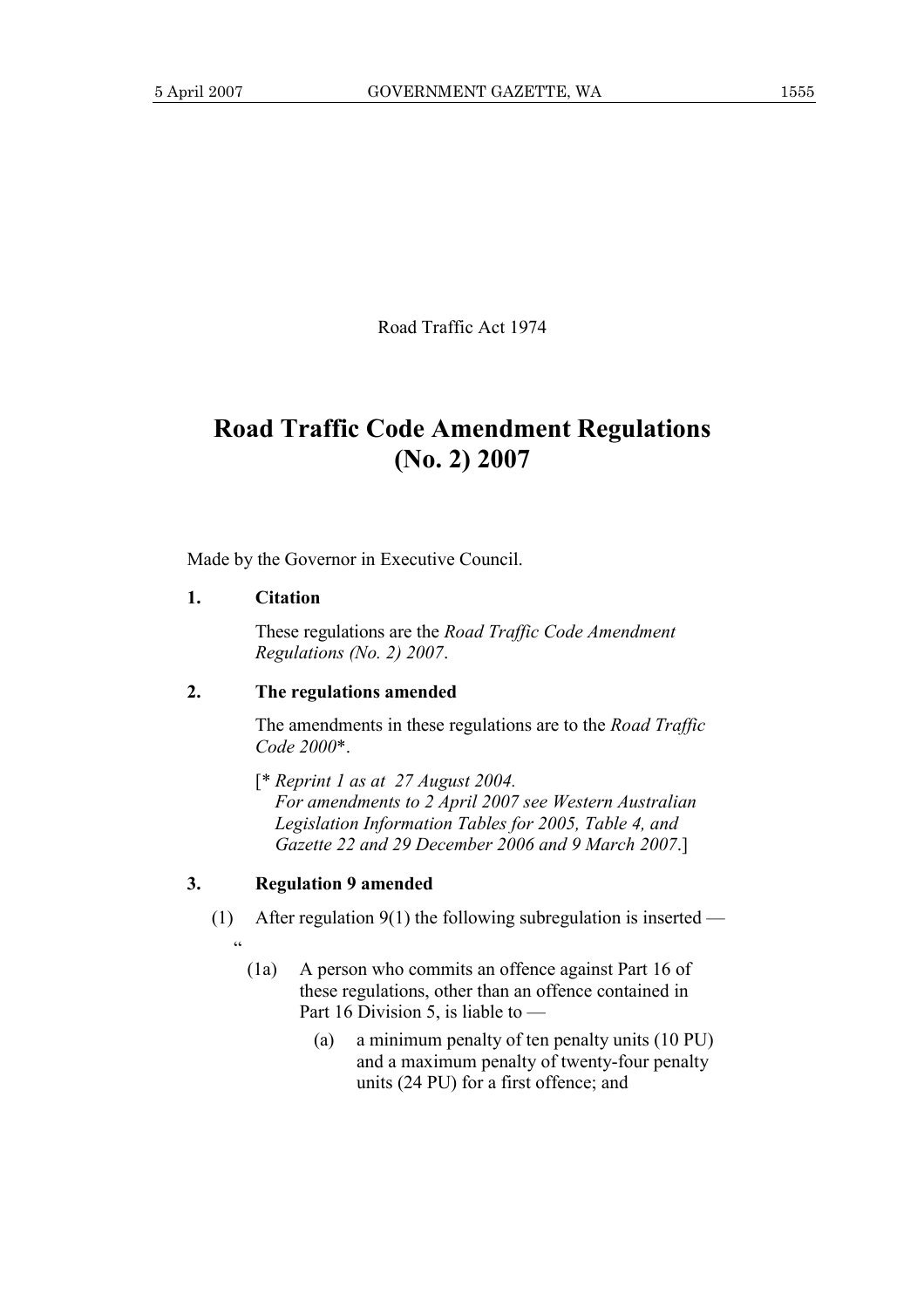| Road Traffic Code Amendment Regulations (No. 2) 2007 |  |
|------------------------------------------------------|--|
|------------------------------------------------------|--|

| r. 4 |                                                                                                                                                                                                                                                                                         |    |
|------|-----------------------------------------------------------------------------------------------------------------------------------------------------------------------------------------------------------------------------------------------------------------------------------------|----|
|      | (b)<br>a minimum penalty of ten penalty units (10 PU)<br>and a maximum penalty of forty-eight penalty<br>units (48 PU) for a subsequent offence.                                                                                                                                        | ,, |
| (2)  | After regulation $9(2)$ the following subregulation is inserted -<br>$\epsilon$                                                                                                                                                                                                         |    |
|      | For the purposes of subregulation (1a), an offence shall<br>(2a)<br>be regarded as a subsequent offence if the person by<br>whom it is committed has previously committed an<br>offence against Part 16 of these regulations, other than<br>an offence contained in Part 16 Division 5. | ,, |
| 4.   | <b>Regulation 232 amended</b>                                                                                                                                                                                                                                                           |    |
|      | Regulation $232(1)$ is amended by deleting the penalties at the<br>foot of that subregulation and inserting instead —<br>C                                                                                                                                                              |    |
|      | Points: during a holiday period 8; otherwise 4                                                                                                                                                                                                                                          |    |
|      | Modified penalty (in each case): 10 PU                                                                                                                                                                                                                                                  | ,, |
| 5.   | <b>Regulation 233 amended</b>                                                                                                                                                                                                                                                           |    |
|      | Regulation $233(1)$ is amended by deleting the penalties at the<br>foot of that subregulation and inserting instead —<br>$\epsilon$                                                                                                                                                     |    |
|      | Points: during a holiday period 8; otherwise 4<br>Modified penalty (in each case): 10 PU                                                                                                                                                                                                | ,, |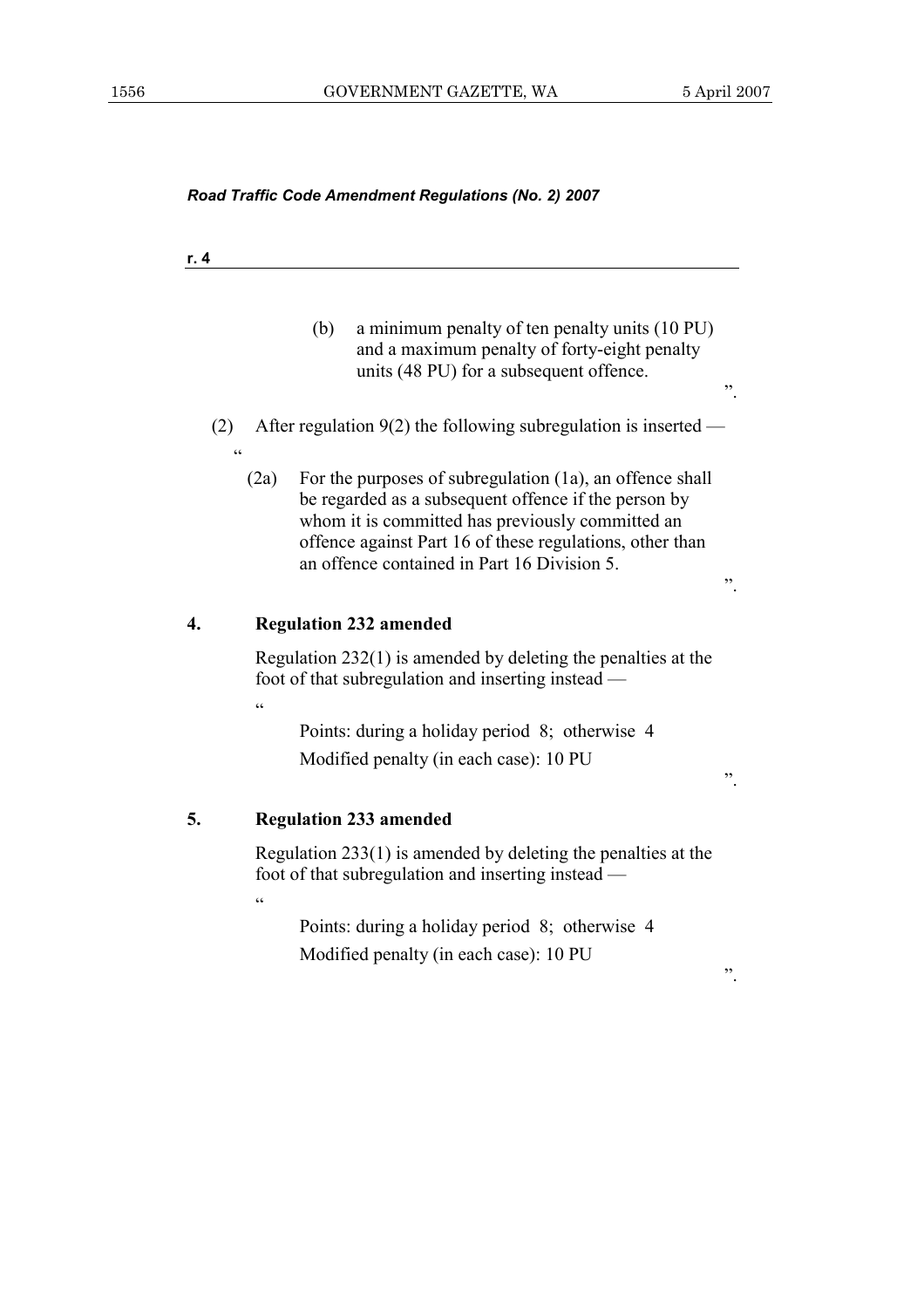### *Road Traffic Code Amendment Regulations (No. 2) 2007*

|    |     |                                                                                                                                     | r. 6 |
|----|-----|-------------------------------------------------------------------------------------------------------------------------------------|------|
| 6. |     | <b>Regulation 234 amended</b>                                                                                                       |      |
|    | (1) | Regulation $234(1)$ is amended by deleting the penalties at the<br>foot of that subregulation and inserting instead —<br>$\epsilon$ |      |
|    |     | Points: during a holiday period 8; otherwise 4                                                                                      |      |
|    |     | Modified penalty (in each case): 10 PU                                                                                              | , 2  |
|    | (2) | Regulation $234(2)$ is amended by deleting the penalties at the<br>foot of that subregulation and inserting instead —<br>$\epsilon$ |      |
|    |     | Points: during a holiday period 8; otherwise 4                                                                                      |      |
|    |     | Modified penalty (in each case): 10 PU                                                                                              | ,,   |
| 7. |     | <b>Regulation 235 amended</b>                                                                                                       |      |
|    |     | Regulation $235(1)$ is amended by deleting the penalties at the<br>foot of that subregulation and inserting instead —<br>$\epsilon$ |      |
|    |     | Points: during a holiday period 8; otherwise 4                                                                                      |      |
|    |     | Modified penalty (in each case): 10 PU                                                                                              | ,,   |
| 8. |     | <b>Regulation 236 amended</b>                                                                                                       |      |
|    |     | Regulation $236(1)$ is amended by deleting the penalty at the foot<br>of that subregulation and inserting instead —<br>$\epsilon$   |      |

Modified penalty: 10 PU

".